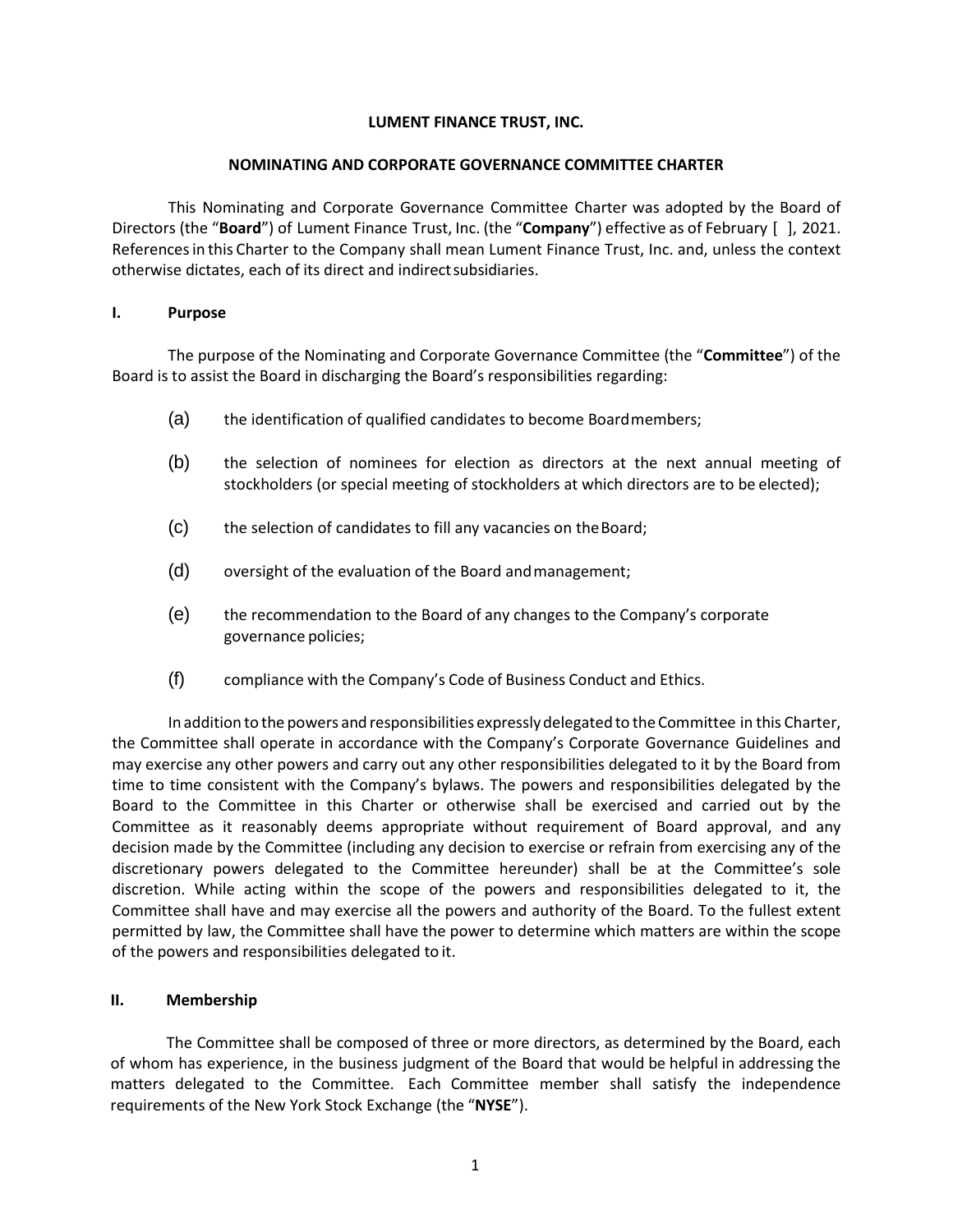The members of the Committee, including the Chair of the Committee (the "**Chair**"), shall be appointed by the Board. Committee members may be removed from the Committee at any time, with or without cause, by the Board. Any action duly taken by the Committee shall be valid and effective, whether or not the members of the Committee at the time of such action are later determined not to have satisfied the requirements for membership provided herein.

#### **III. Meetings and Procedures**

The Chair (or in his or her absence, a member designated by the Chair) shall preside at each meeting of the Committee and set the agendas for Committee meetings. The Committee shall have the authority to establish its own rules and procedures for notice and conduct of its meetings so long asthey are notinconsistent with any provisions of the Company's bylaws that are applicable to theCommittee.

The Committee shall meet as frequently as the Committee deems necessary or desirable to discharge its responsibilities.

All non-management directors who are not members of the Committee may attend and observe meetings of the Committee, but shall not participate in any discussion or deliberation unless invited to do so by the Committee, and in any event shall not be entitled to vote. The Committee may, at its discretion, include in its meetings members of the Company's management, or any other person whose presence the Committee believes to be desirable and appropriate. Notwithstanding the foregoing, the Committee may exclude from its meetings any person it deems appropriate, including but not limited to, any non-management director who is not a member of the Committee.

The Committee may retain and terminate any independent counsel, experts or advisors that the Committee believes to be desirable and appropriate to assist the Committee in performing its duties and responsibilities. In furtherance and not in limitation of this right, the Committee shall have sole authority to retain and terminate any search firm to be used to identify director candidates, including sole authority to approve such search firm's fees and other retention terms. The Committee may also use the services of the Company's regular legal counsel or other advisors to the Company. The Company shall provide for appropriate funding, as determined by the Committee, for payment of compensation to any such persons employed by the Committee and for ordinary administrative expenses of the Committee that are necessary or appropriate in carrying out its duties.

The Chair shall report to the Board regarding the activities of the Committee at appropriate times and as otherwise requested by the Chairman of the Board.

## **IV. Duties and Responsibilities:**

## *A. Recommendation of BoardMembership*

1. The Committee shall identify individuals that are qualified, consistent with the criteria listed in item IV.A.4 of this Charter, to become directors of the Company and that are willing and available to serve.

2. At an appropriate time prior to each annual meeting of stockholders at which directors are to be elected or reelected, the Committee shall recommend to the Board for nomination by the Board and submission to the stockholders such potential director nominees as the Committee, in the exercise of its judgment, has found to be well qualified and willing and available to serve.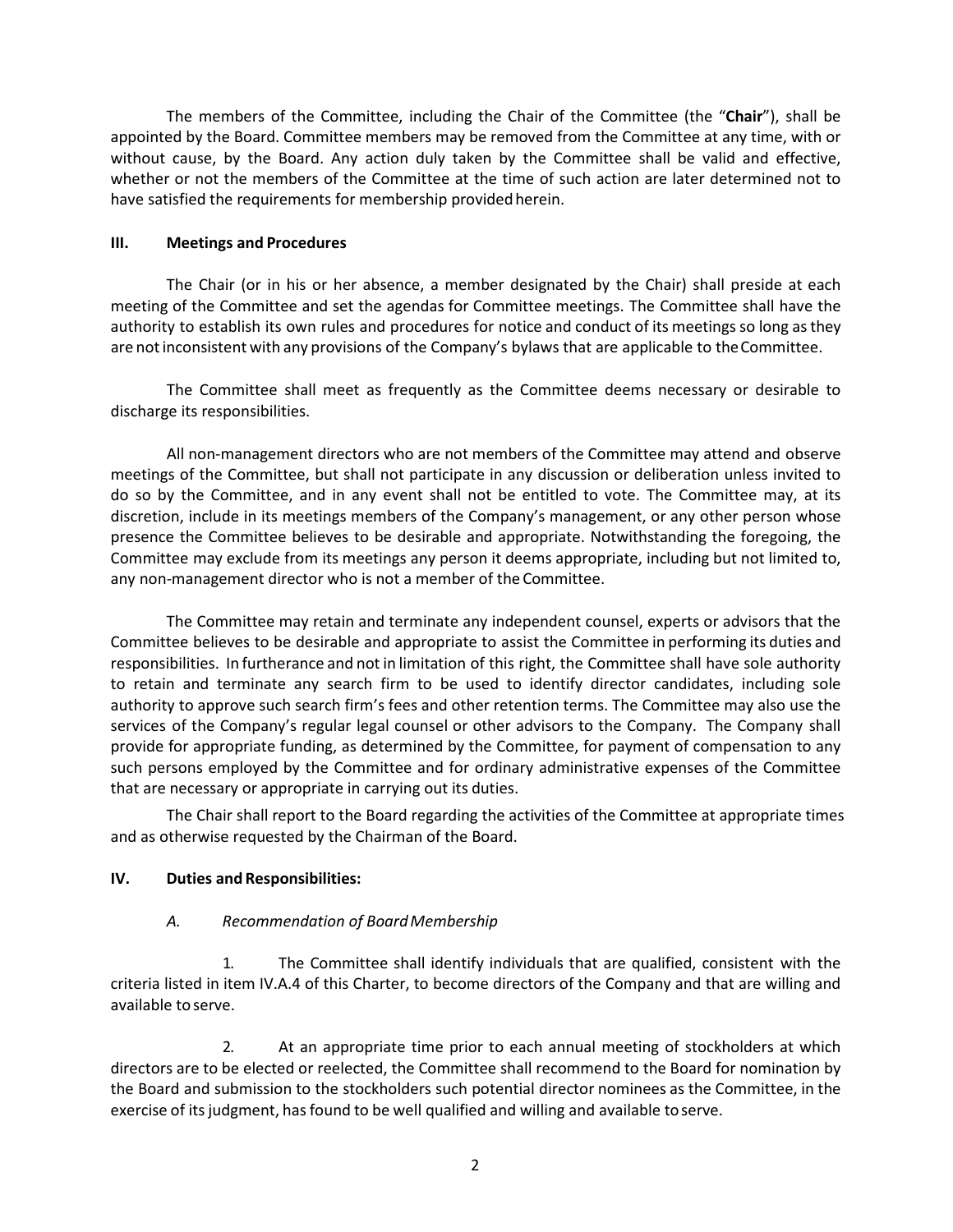3. At an appropriate time after a vacancy arises on the Board or a director advises the Board of his or her intention to resign, the Committee shall recommend to the Board for appointment by the Board to fill such vacancy, such prospective member of the Board as the Committee, in the exercise of its judgment, has found to be well qualified and willing and available toserve.

4. For purposes of items 1, 2, and 3 above, the Committee may consider the following criteria, among others the Committee shall deem appropriate, including the criteria that are highlighted by the Board's annual self-evaluation, in recommending candidates for election to the Board:

a. personal and professional integrity, ethics, competence, diversity, dedication and values;

b. experience in corporate management, such as serving as an officer or former officer of a publicly held company, and a general understanding of marketing, finance and other elements relevant to the success of a publicly-traded company in today's business environment;

c. experience in the Company'sindustry and with relevantsocial policy concerns; company;

- d. experience as a board member of another publicly held company;
- e. academic expertise in an area of the Company's operations; and
- f. practical and mature business judgment, including ability to make independent analytical inquiries.

5. The foregoing notwithstanding, if the Company is legally required by contract or otherwise to permit a third party to designate one or more of the directors to be elected or appointed (for example, pursuant to rights contained in a Certificate of Designation of a class of preferred stock to elect one or more directors upon a dividend default), then the nomination or appointment of such directors shall be governed by such requirements.

6. The Committee shall review and consider any nominations of director candidates validly made by stockholders in accordance with applicable laws, rules and regulations, and the Company's certificate of incorporation andbylaws.

7. The Committee shall consider, develop and recommend to the Board such policies and procedures with respect to the nomination of directors or other corporate governance matters as may be required or required to be disclosed pursuant to any rules promulgated by the Securities and Exchange Commission or otherwise considered to be desirable and appropriate in the discretion of the Committee.

8. The Committee shall consider and recommend directors for appointment to, and removal from, various standing committees of the Board, including the Audit Committee and Compensation Committee. When undertaking any such consideration and making such recommendations, the Committee shall consider any governing charter in place for the applicable standing committee and the requirements applicable to directors for service on such committee.

9. The Committee shall periodically evaluate the criteria listed in item

3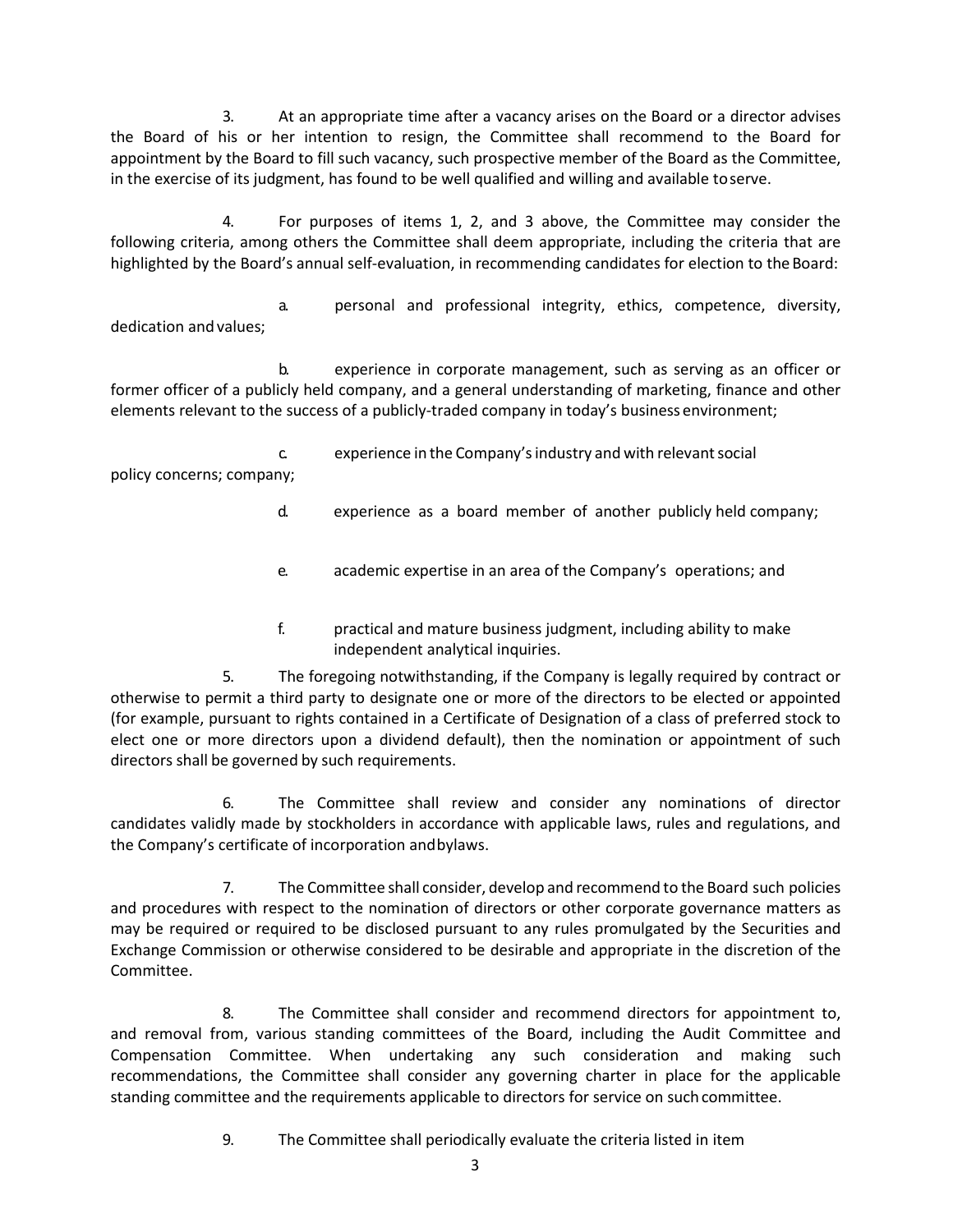IV.A.4 of this Charter used to identify potential director nominees and shall recommend updates and/or modifications to such list to the Board.

10. The Committee shall review director compensation for service on the Board and committees thereof at least once a year and recommend any changes to the Board.

## *B. Annual Reviews*

1. The Committee shall, at least annually, review and evaluate the performance of each current director and shall consider the results of such evaluation when determining whether or not to recommend the nomination of such director for an additional term. The Committee will establish the evaluation criteria and implement the process for such evaluation, as well as consider other corporate governance principles that may, from time to time, merit consideration by the Board.

2. The Committee shall oversee the Board in the Board's annual review of its performance (including its composition and organization) and the performance of management, and will make appropriate recommendations to improve performance. The Committee will establish the evaluation criteria and implement the process for such evaluation, as well as consider other corporate governance principlesthatmay,from time to time, merit consideration by the Board.

3. The Committee shall evaluate its own performance on an annual basis, including its compliance with this Charter, and provide the Board with any recommendations for changes in procedures or policies governing the Committee. The Committee shall conduct such evaluation and review in such manner as it deems appropriate.

# *C. Corporate Governance*

1. The Committee may make recommendations to the Board regarding governance matters, including, but not limited to, the Company's certificate of incorporation, bylaws, this Charter and the charters of the Company's othercommittees.

2. The Committee shall recommend to the Board revisions to the Corporate Governance Guidelines as may be appropriate from time totime.

3. The Committee shall recommend to the Board revisions to the Code of Business Conduct and Ethics as may be appropriate from time totime.

4. The Committee shall periodically report to the Board on its findings and actions.

5. The Committee shall review and reassess this Charter at least annually and submit any recommended changes to the Board for its consideration.